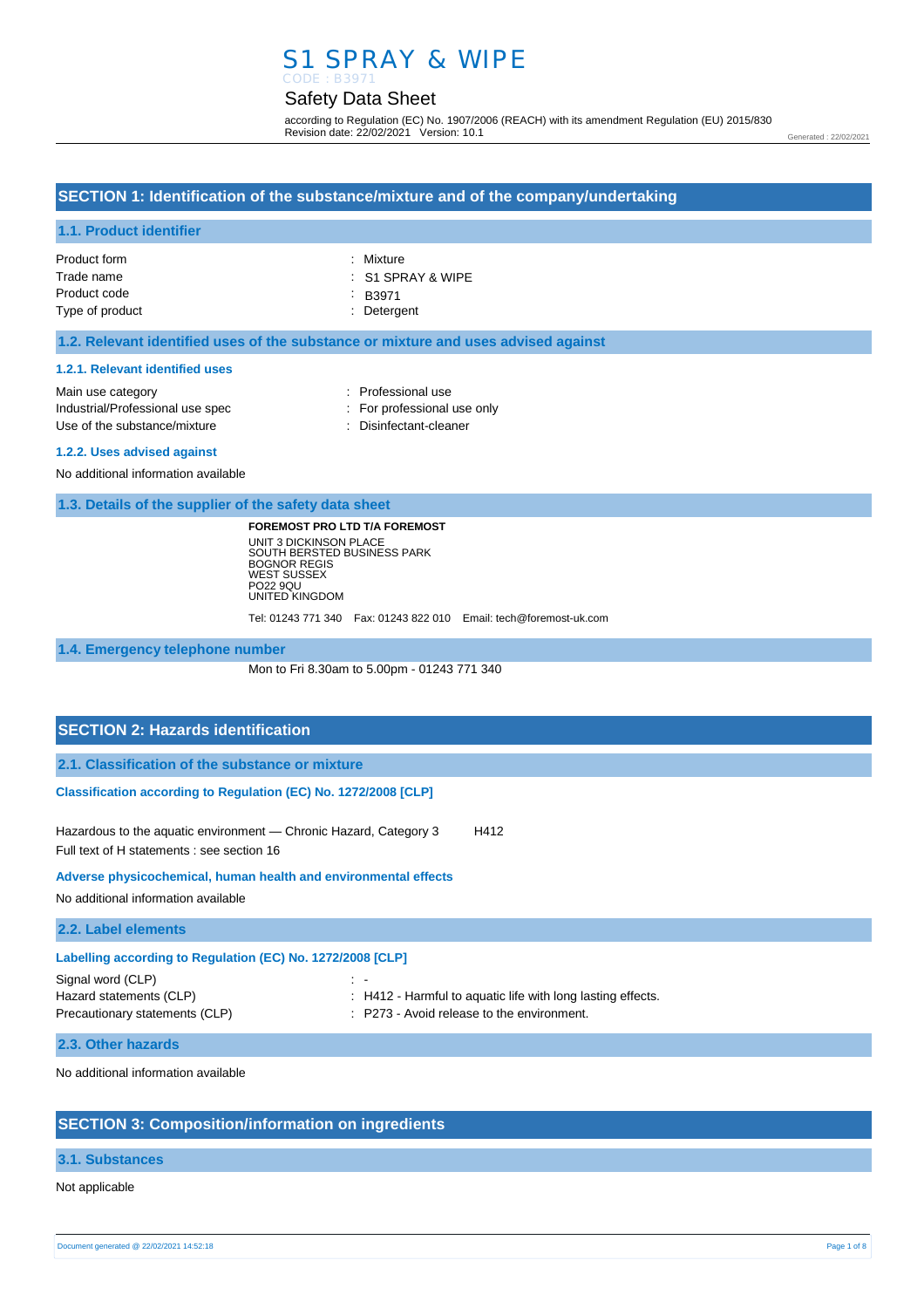## Safety Data Sheet

according to Regulation (EC) No. 1907/2006 (REACH) with its amendment Regulation (EU) 2015/830

| 3.2. Mixtures                                                             |                                                                           |               |                                                                                                                                       |
|---------------------------------------------------------------------------|---------------------------------------------------------------------------|---------------|---------------------------------------------------------------------------------------------------------------------------------------|
| <b>Name</b>                                                               | <b>Product identifier</b>                                                 | $\frac{9}{6}$ | <b>Classification according to</b><br><b>Regulation (EC) No.</b><br>1272/2008 [CLP]                                                   |
| Quaternary ammonium compounds, benzyl-C12-16-<br>alkyldimethyl, chlorides | (CAS-No.) 68424-85-1<br>(EC-No.) 270-325-2<br>(REACH-no) 01-2119965180-41 | $0.1 - 1$     | Acute Tox. 4 (Oral), H302<br>Skin Corr. 1B, H314<br>Eye Dam. 1, H318<br>Aquatic Acute 1, H400 (M=10)<br>Aquatic Chronic 1, H410 (M=1) |

Full text of H-statements: see section 16

| <b>SECTION 4: First aid measures</b>                                                                                 |                                                                                                                                                                                                                                                                                                             |
|----------------------------------------------------------------------------------------------------------------------|-------------------------------------------------------------------------------------------------------------------------------------------------------------------------------------------------------------------------------------------------------------------------------------------------------------|
| 4.1. Description of first aid measures                                                                               |                                                                                                                                                                                                                                                                                                             |
| First-aid measures after inhalation<br>First-aid measures after skin contact<br>First-aid measures after eye contact | : Remove person to fresh air and keep comfortable for breathing.<br>: Wash skin with plenty of water.<br>: IF IN EYES: Rinse cautiously with water for several minutes. Remove contact lenses, if<br>present and easy to do. Continue rinsing. If eye irritation persists: Get medical<br>advice/attention. |
| First-aid measures after ingestion                                                                                   | : Give nothing or a little water to drink. Get medical advice/attention if you feel unwell.                                                                                                                                                                                                                 |
| 4.2. Most important symptoms and effects, both acute and delayed                                                     |                                                                                                                                                                                                                                                                                                             |
| Symptoms/effects after skin contact<br>Symptoms/effects after eye contact                                            | : Repeated or prolonged skin contact may cause irritation.<br>: May cause slight irritation.                                                                                                                                                                                                                |
| 4.3. Indication of any immediate medical attention and special treatment needed                                      |                                                                                                                                                                                                                                                                                                             |

Treat symptomatically.

| <b>SECTION 5: Firefighting measures</b>                                  |                                     |  |
|--------------------------------------------------------------------------|-------------------------------------|--|
| 5.1. Extinguishing media                                                 |                                     |  |
| Suitable extinguishing media                                             | : Carbon dioxide. Dry powder. Foam. |  |
| 5.2. Special hazards arising from the substance or mixture               |                                     |  |
| No additional information available                                      |                                     |  |
| 5.3. Advice for firefighters                                             |                                     |  |
| No additional information available                                      |                                     |  |
|                                                                          |                                     |  |
| <b>SECTION 6: Accidental release measures</b>                            |                                     |  |
| 6.1. Personal precautions, protective equipment and emergency procedures |                                     |  |
| 6.1.1. For non-emergency personnel                                       |                                     |  |

Emergency procedures **in the contract of the Contract Contract Evacuate unnecessary personnel. 6.1.2. For emergency responders**  Protective equipment **interest in the COV** MS Use personal protective equipment as required. **6.2. Environmental precautions** Avoid release to the environment. **6.3. Methods and material for containment and cleaning up** For containment : Collect spillage.

Document generated @ 22/02/2021 14:52:18 Page 2 of 8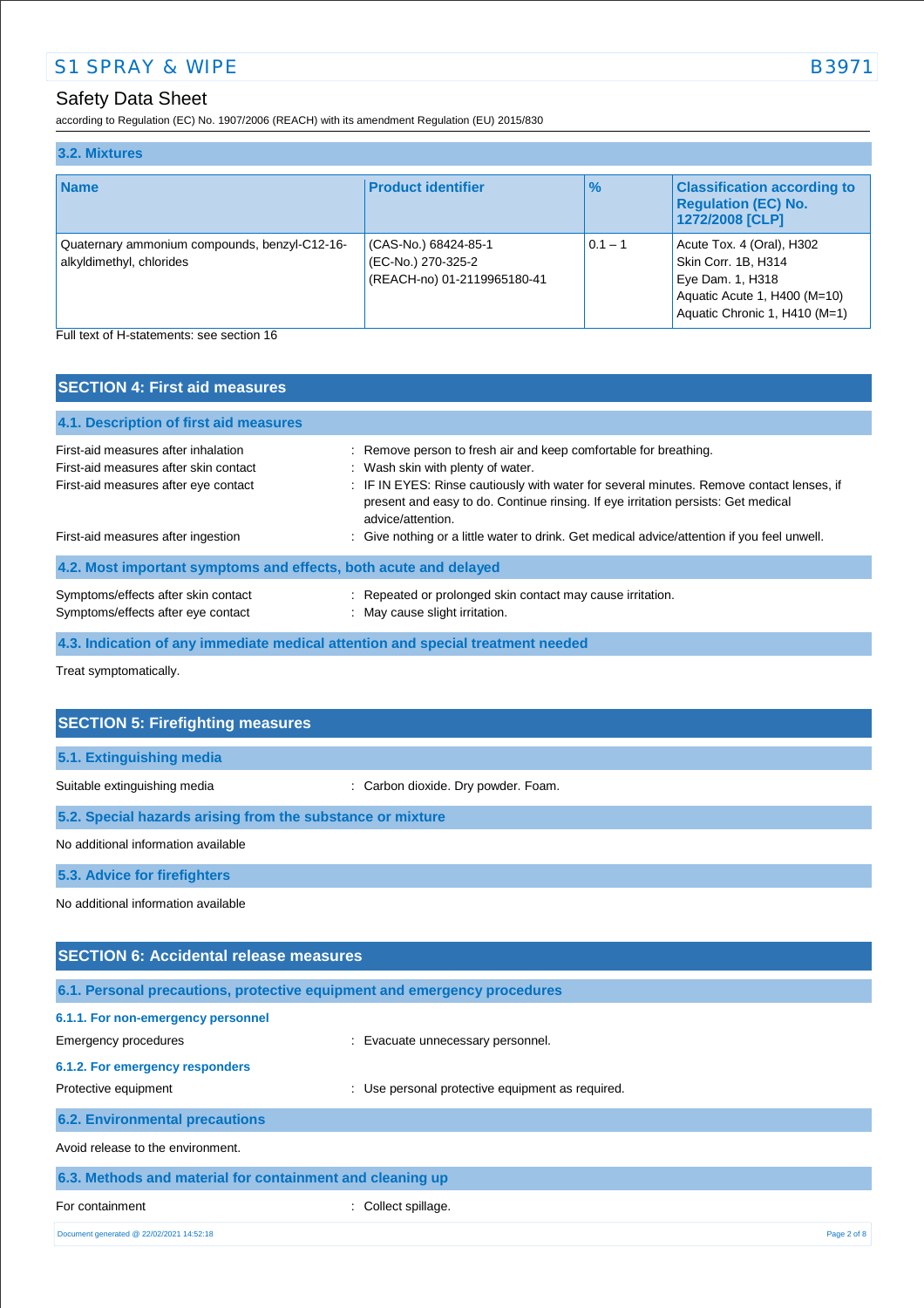## Safety Data Sheet

according to Regulation (EC) No. 1907/2006 (REACH) with its amendment Regulation (EU) 2015/830

Methods for cleaning up **interpret in the spills** with inert solids, such as clay or diatomaceous earth as soon as possible.

### **6.4. Reference to other sections**

For further information refer to section 8: "Exposure controls/personal protection". For further information refer to section 13.

| <b>SECTION 7: Handling and storage</b>                                                          |                                                                                                                                                                                                     |  |
|-------------------------------------------------------------------------------------------------|-----------------------------------------------------------------------------------------------------------------------------------------------------------------------------------------------------|--|
| 7.1. Precautions for safe handling                                                              |                                                                                                                                                                                                     |  |
| Precautions for safe handling<br>Hygiene measures                                               | : Avoid contact with eyes.<br>: Do not eat, drink or smoke when using this product.                                                                                                                 |  |
| 7.2. Conditions for safe storage, including any incompatibilities                               |                                                                                                                                                                                                     |  |
| Technical measures<br>Storage conditions<br>Incompatible products<br>Special rules on packaging | Does not require any specific or particular technical measures.<br>: Keep container closed when not in use.<br>: Oxidizing agent. Strong acids. Strong bases.<br>: Keep only in original container. |  |
| 7.3. Specific end use(s)                                                                        |                                                                                                                                                                                                     |  |

No additional information available

### **SECTION 8: Exposure controls/personal protection**

#### **8.1. Control parameters**

**8.1.1 National occupational exposure and biological limit values** 

No additional information available

**8.1.2. Recommended monitoring procedures** 

No additional information available

#### **8.1.3. Air contaminants formed**

No additional information available

#### **8.1.4. DNEL and PNEC**

No additional information available

**8.1.5. Control banding** 

No additional information available

**8.2. Exposure controls**

#### **8.2.1. Appropriate engineering controls**

No additional information available

**8.2.2. Personal protection equipment** 

#### **8.2.2.1. Eye and face protection**

| <b>Eye protection:</b>                    |  |
|-------------------------------------------|--|
| Not required for normal conditions of use |  |

#### **8.2.2.2. Skin protection**

#### **Skin and body protection:**

Not required for normal conditions of use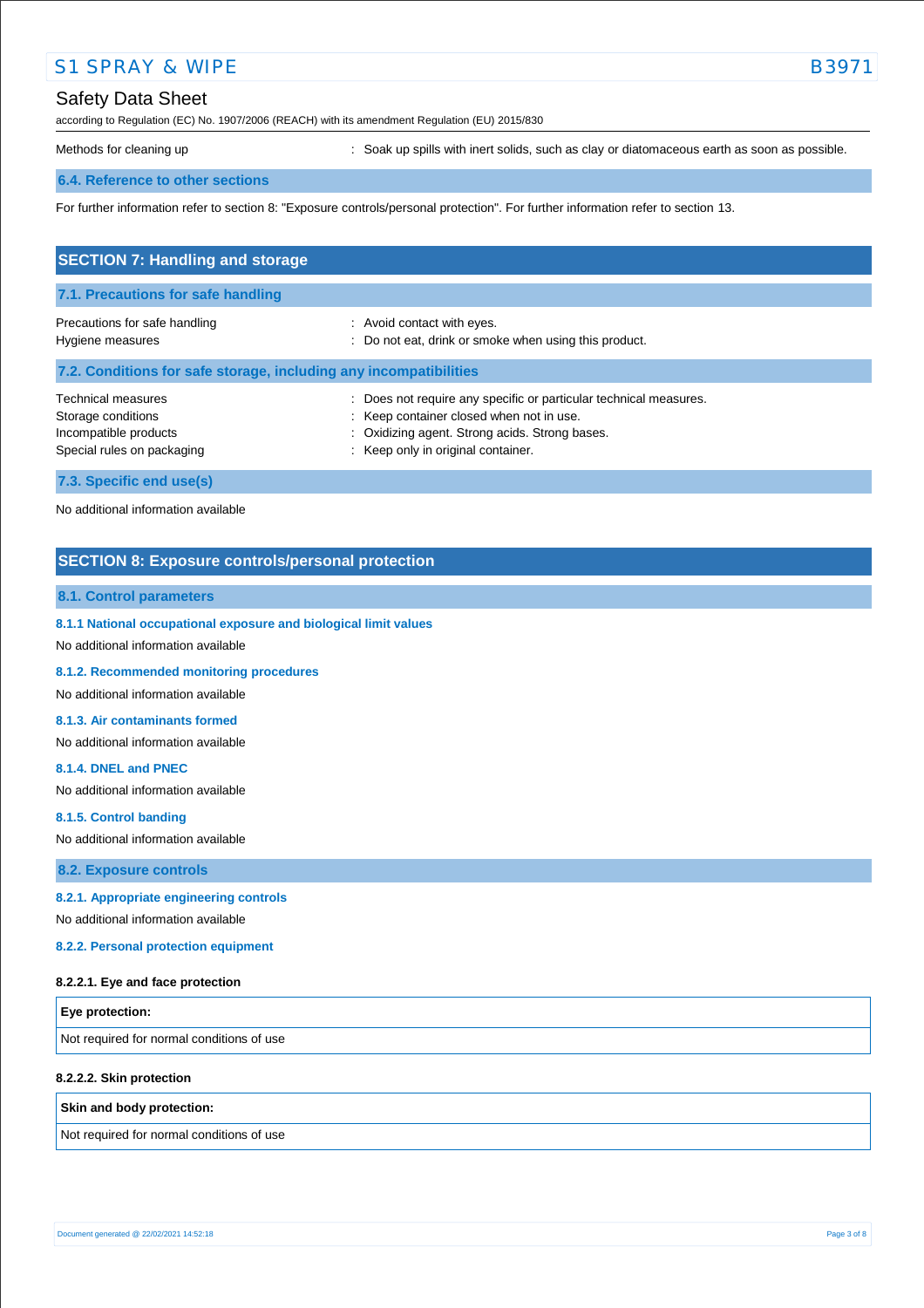## Safety Data Sheet

according to Regulation (EC) No. 1907/2006 (REACH) with its amendment Regulation (EU) 2015/830

## **Hand protection:**

In case of repeated or prolonged contact wear gloves. Chemical resistant gloves (according to European standard EN 374 or equivalent)

| Other skin protection<br>Materials for protective clothing: |
|-------------------------------------------------------------|
| Not required for normal conditions of use                   |
| 8.2.2.3. Respiratory protection                             |

#### **Respiratory protection:**

Not required for normal conditions of use

#### **8.2.2.4. Thermal hazards**

No additional information available

#### **8.2.3. Environmental exposure controls**

No additional information available

### **SECTION 9: Physical and chemical properties**

### **9.1. Information on basic physical and chemical properties**

| Physical state                                  | Liquid            |
|-------------------------------------------------|-------------------|
| Appearance                                      | Liquid.           |
| Colour                                          | pink.             |
| Odour                                           | Floral.           |
| Odour threshold                                 | No data available |
| рH                                              | 10.5              |
| Relative evaporation rate (butylacetate=1)      | No data available |
| Melting point                                   | No data available |
| Freezing point                                  | No data available |
| Boiling point                                   | $\geq 100$ °C     |
| Flash point                                     | No data available |
| Auto-ignition temperature                       | No data available |
| Decomposition temperature                       | No data available |
| Flammability (solid, gas)                       | No data available |
| Vapour pressure                                 | No data available |
| Relative vapour density at 20 °C                | No data available |
| Relative density                                | 1                 |
| Solubility                                      | Soluble in water. |
| Partition coefficient n-octanol/water (Log Pow) | No data available |
| Viscosity, kinematic                            | No data available |
| Viscosity, dynamic                              | No data available |
| <b>Explosive properties</b>                     | No data available |
| Oxidising properties                            | No data available |
| <b>Explosive limits</b>                         | No data available |

#### **9.2. Other information**

No additional information available

### **SECTION 10: Stability and reactivity**

### **10.1. Reactivity**

The product is non-reactive under normal conditions of use, storage and transport.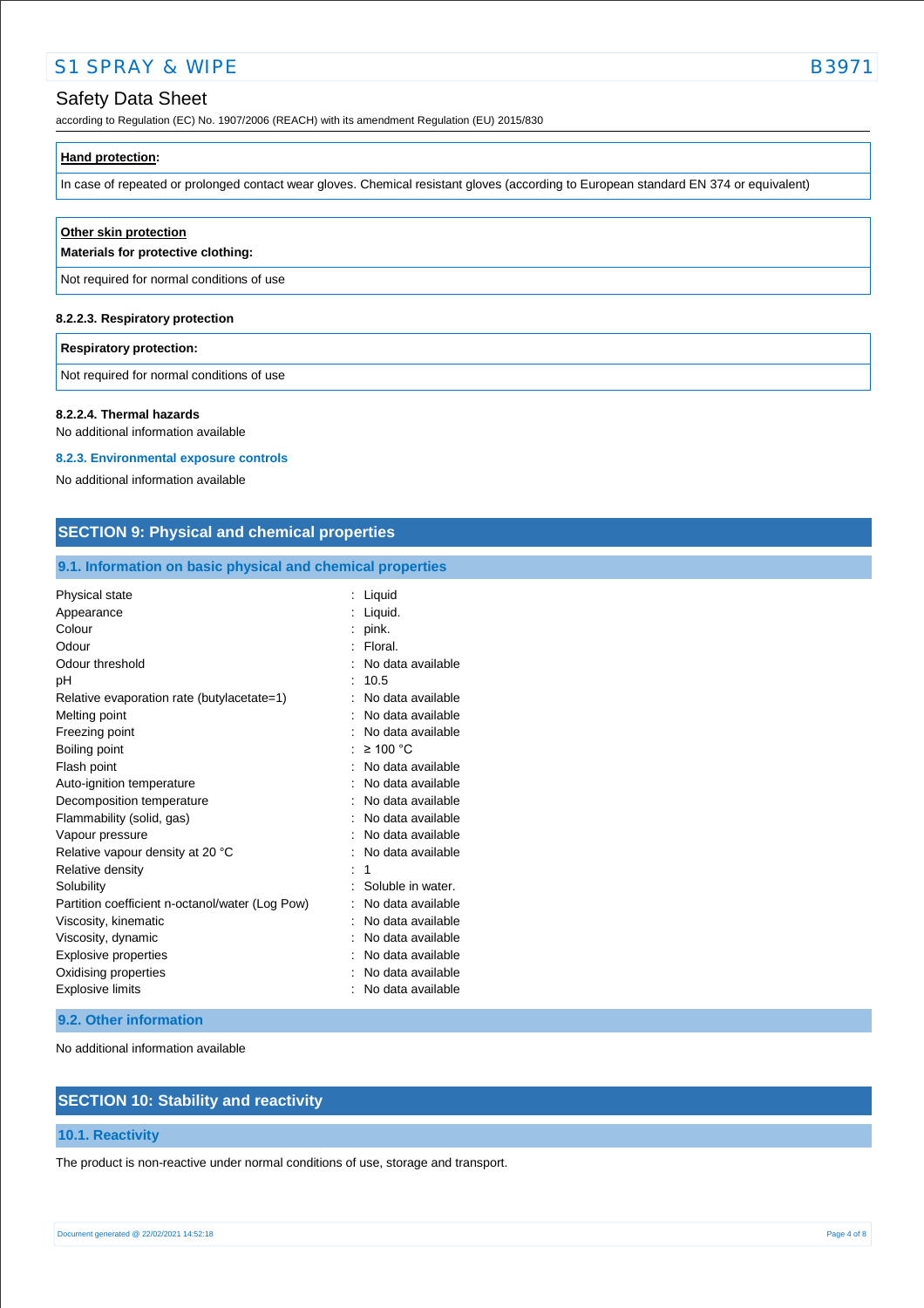## Safety Data Sheet

according to Regulation (EC) No. 1907/2006 (REACH) with its amendment Regulation (EU) 2015/830

#### **10.2. Chemical stability**

Stable under normal conditions.

**10.3. Possibility of hazardous reactions**

No dangerous reactions known under normal conditions of use.

**10.4. Conditions to avoid**

None under recommended storage and handling conditions (see section 7).

**10.5. Incompatible materials**

None under normal use.

**10.6. Hazardous decomposition products**

Under normal conditions of storage and use, hazardous decomposition products should not be produced.

| <b>SECTION 11: Toxicological information</b>     |                                               |  |
|--------------------------------------------------|-----------------------------------------------|--|
| 11.1 Information on toxicological effects        |                                               |  |
| Acute toxicity (oral)<br>Acute toxicity (dermal) | Not classified<br>$\bullet$<br>Not classified |  |
| Acute toxicity (inhalation)                      | Not classified                                |  |
| Skin corrosion/irritation                        | : Not classified<br>pH: 10.5                  |  |
| Serious eye damage/irritation                    | : Not classified<br>pH: 10.5                  |  |
| Respiratory or skin sensitisation                | Not classified                                |  |
| Germ cell mutagenicity                           | Not classified                                |  |
| Carcinogenicity                                  | Not classified<br>٠.                          |  |
| Reproductive toxicity                            | : Not classified                              |  |
| STOT-single exposure                             | Not classified                                |  |
| STOT-repeated exposure                           | : Not classified                              |  |
| Aspiration hazard                                | Not classified                                |  |
|                                                  |                                               |  |
| <b>SECTION 12: Ecological information</b>        |                                               |  |

## **12.1. Toxicity** Hazardous to the aquatic environment, short-term (acute) : Not classified Hazardous to the aquatic environment, long-term (chronic) : Harmful to aquatic life with long lasting effects. **12.2. Persistence and degradability** No additional information available **12.3. Bioaccumulative potential** No additional information available **12.4. Mobility in soil** No additional information available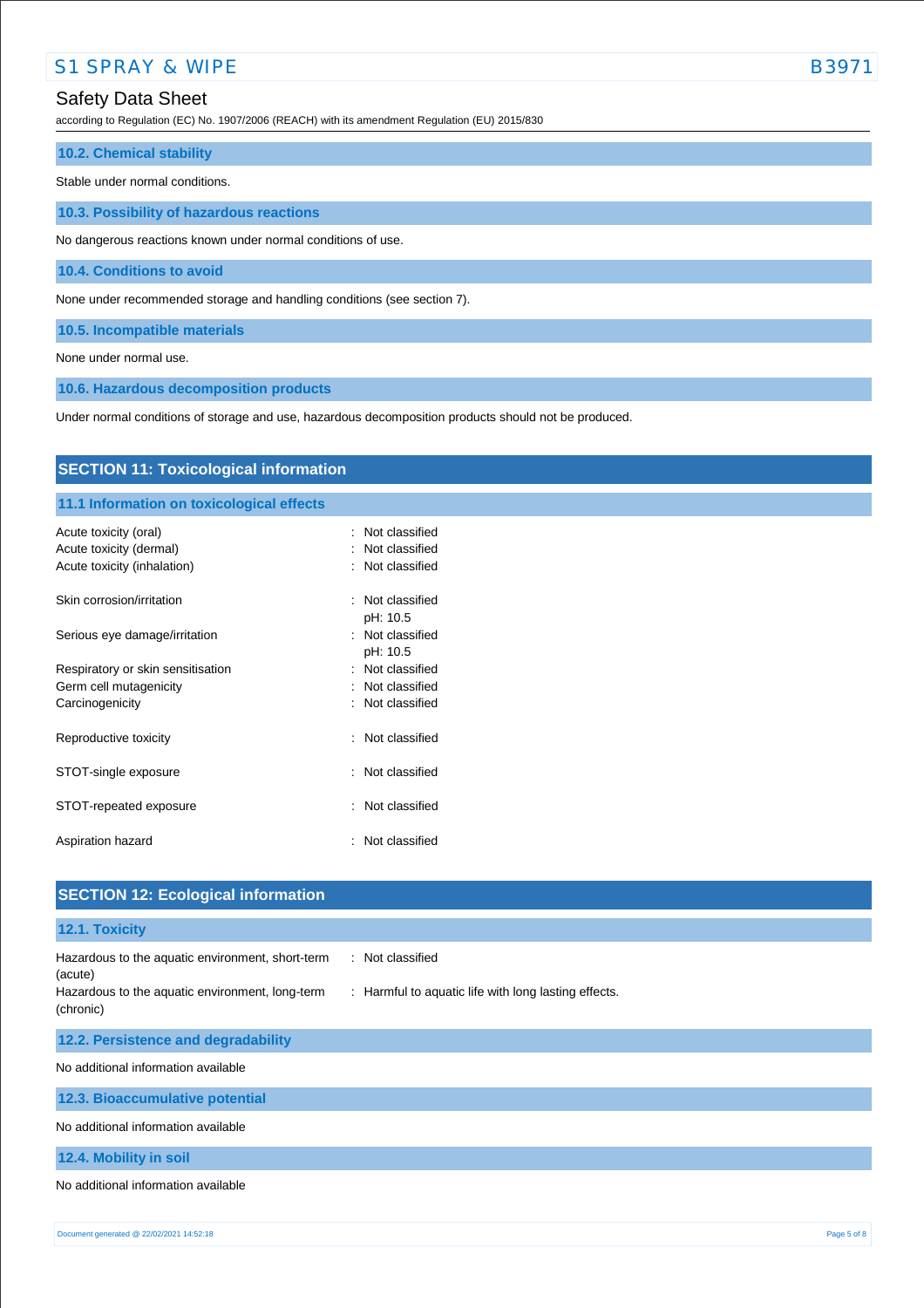according to Regulation (EC) No. 1907/2006 (REACH) with its amendment Regulation (EU) 2015/830

**12.5. Results of PBT and vPvB assessment**

No additional information available

**12.6. Other adverse effects**

No additional information available

### **SECTION 13: Disposal considerations**

**13.1. Waste treatment methods**

No additional information available

### **SECTION 14: Transport information**

In accordance with ADR / IMDG / IATA

| 14.1 UN number                                                                                                                       |                                                                                                     |
|--------------------------------------------------------------------------------------------------------------------------------------|-----------------------------------------------------------------------------------------------------|
| UN-No. (ADR)<br>UN-No. (IMDG)<br>UN-No. (IATA)                                                                                       | : Not applicable<br>Not applicable<br>Not applicable                                                |
| 14.2. UN proper shipping name                                                                                                        |                                                                                                     |
| Proper Shipping Name (ADR)<br>Proper Shipping Name (IMDG)<br>Proper Shipping Name (IATA)                                             | Not applicable<br>Not applicable<br>Not applicable                                                  |
| 14.3. Transport hazard class(es)                                                                                                     |                                                                                                     |
| <b>ADR</b><br>Transport hazard class(es) (ADR)<br><b>IMDG</b><br>Transport hazard class(es) (IMDG)                                   | : Not applicable<br>: Not applicable                                                                |
| <b>IATA</b><br>Transport hazard class(es) (IATA)                                                                                     | : Not applicable                                                                                    |
| 14.4. Packing group                                                                                                                  |                                                                                                     |
| Packing group (ADR)<br>Packing group (IMDG)<br>Packing group (IATA)                                                                  | Not applicable<br>Not applicable<br>Not applicable                                                  |
| <b>14.5. Environmental hazards</b>                                                                                                   |                                                                                                     |
| Dangerous for the environment<br>Marine pollutant<br>Other information                                                               | <b>No</b><br>$\ddot{\phantom{a}}$<br><b>No</b><br>$\cdot$<br>No supplementary information available |
| 14.6. Special precautions for user                                                                                                   |                                                                                                     |
| <b>Overland transport</b><br>No data available<br><b>Transport by sea</b><br>No data available<br>Air transport<br>No data available |                                                                                                     |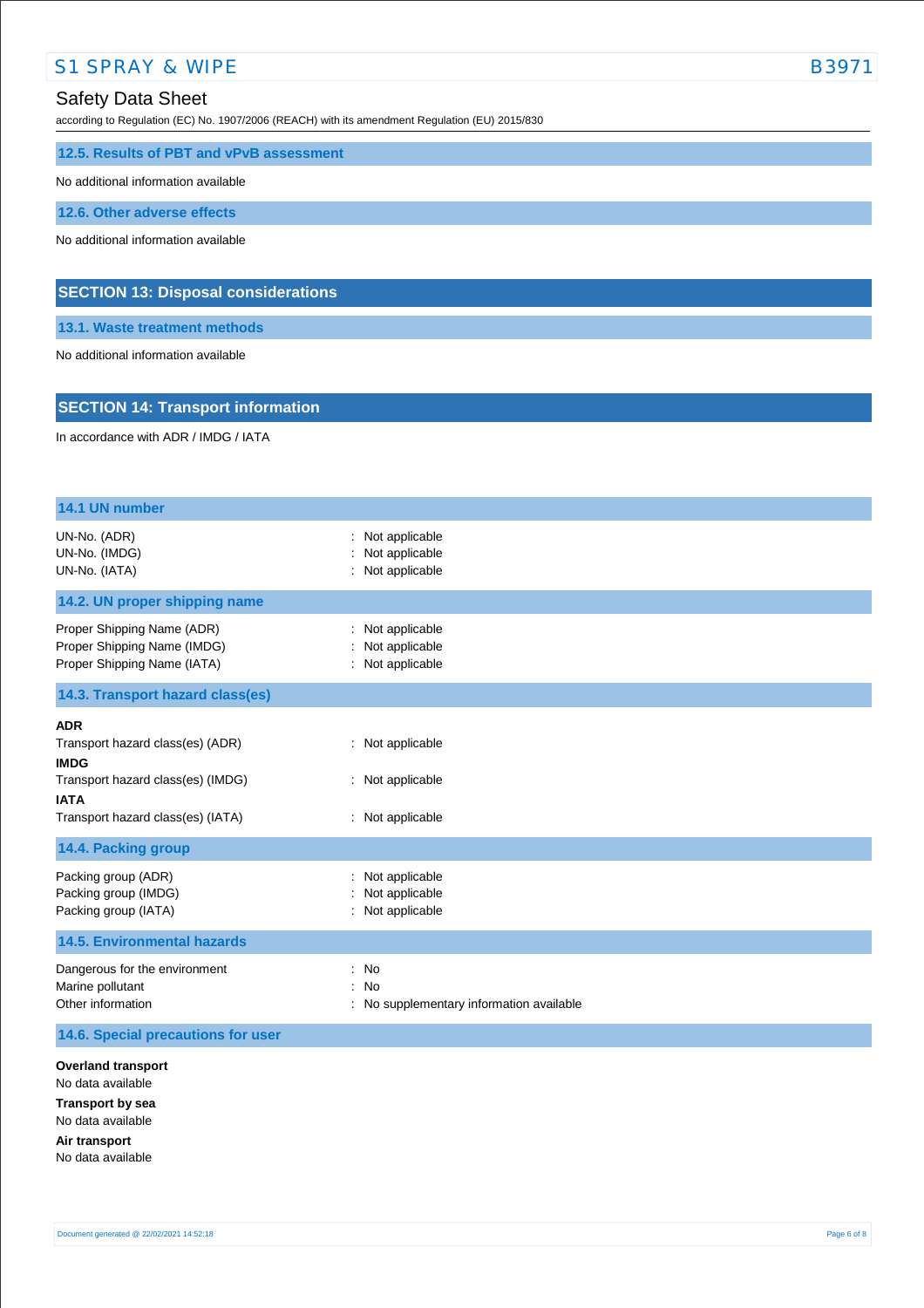according to Regulation (EC) No. 1907/2006 (REACH) with its amendment Regulation (EU) 2015/830

# **14.7. Transport in bulk according to Annex II of Marpol and the IBC Code**

Not applicable

### **SECTION 15: Regulatory information**

**15.1. Safety, health and environmental regulations/legislation specific for the substance or mixture**

#### **15.1.1. EU-Regulations**

Contains no REACH substances with Annex XVII restrictions

Contains no substance on the REACH candidate list

Contains no REACH Annex XIV substances

Contains no substance subject to Regulation (EU) No 649/2012 of the European Parliament and of the Council of 4 July 2012 concerning the export and import of hazardous chemicals.

Contains no substance subject to Regulation (EU) No 2019/1021 of the European Parliament and of the Council of 20 June 2019 on persistent organic pollutants

| Detergent Regulation (648/2004/EC): Labelling of contents: |               |  |
|------------------------------------------------------------|---------------|--|
| <b>Component</b>                                           | $\frac{9}{6}$ |  |
| cationic surfactants, non-ionic surfactants                | $< 5\%$       |  |
| perfumes                                                   |               |  |

#### **15.1.2. National regulations**

#### **United Kingdom**

British National Regulations : Commission Regulation (EU) 2015/830 of 28 May 2015 amending Regulation (EC) No 1907/2006 of the European Parliament and of the Council on the Registration, Evaluation, Authorisation and Restriction of Chemicals (REACH). Classification Labelling Packaging Regulation; Regulation (EC) No 1272/2008. Detergent Regulation (648/2004/EC).

#### **15.2. Chemical safety assessment**

No additional information available

## **SECTION 16: Other information**

| Full text of H- and EUH-statements: |                                                                   |  |
|-------------------------------------|-------------------------------------------------------------------|--|
| Acute Tox. 4 (Oral)                 | Acute toxicity (oral), Category 4                                 |  |
| Aquatic Acute 1                     | Hazardous to the aquatic environment - Acute Hazard, Category 1   |  |
| Aquatic Chronic 1                   | Hazardous to the aquatic environment - Chronic Hazard, Category 1 |  |
| Eye Dam. 1                          | Serious eye damage/eye irritation, Category 1                     |  |
| Skin Corr, 1B                       | Skin corrosion/irritation, Category 1, Sub-Category 1B            |  |
| H302                                | Harmful if swallowed.                                             |  |
| H314                                | Causes severe skin burns and eye damage.                          |  |
| H318                                | Causes serious eye damage.                                        |  |
| H400                                | Very toxic to aquatic life.                                       |  |
| H410                                | Very toxic to aquatic life with long lasting effects.             |  |
| H412                                | Harmful to aquatic life with long lasting effects.                |  |

**Classification and procedure used to derive the classification for mixtures according to Regulation (EC) 1272/2008 [CLP]:**

| H412 | Calculation method |  |
|------|--------------------|--|
|      |                    |  |

Aquatic Chronic 3